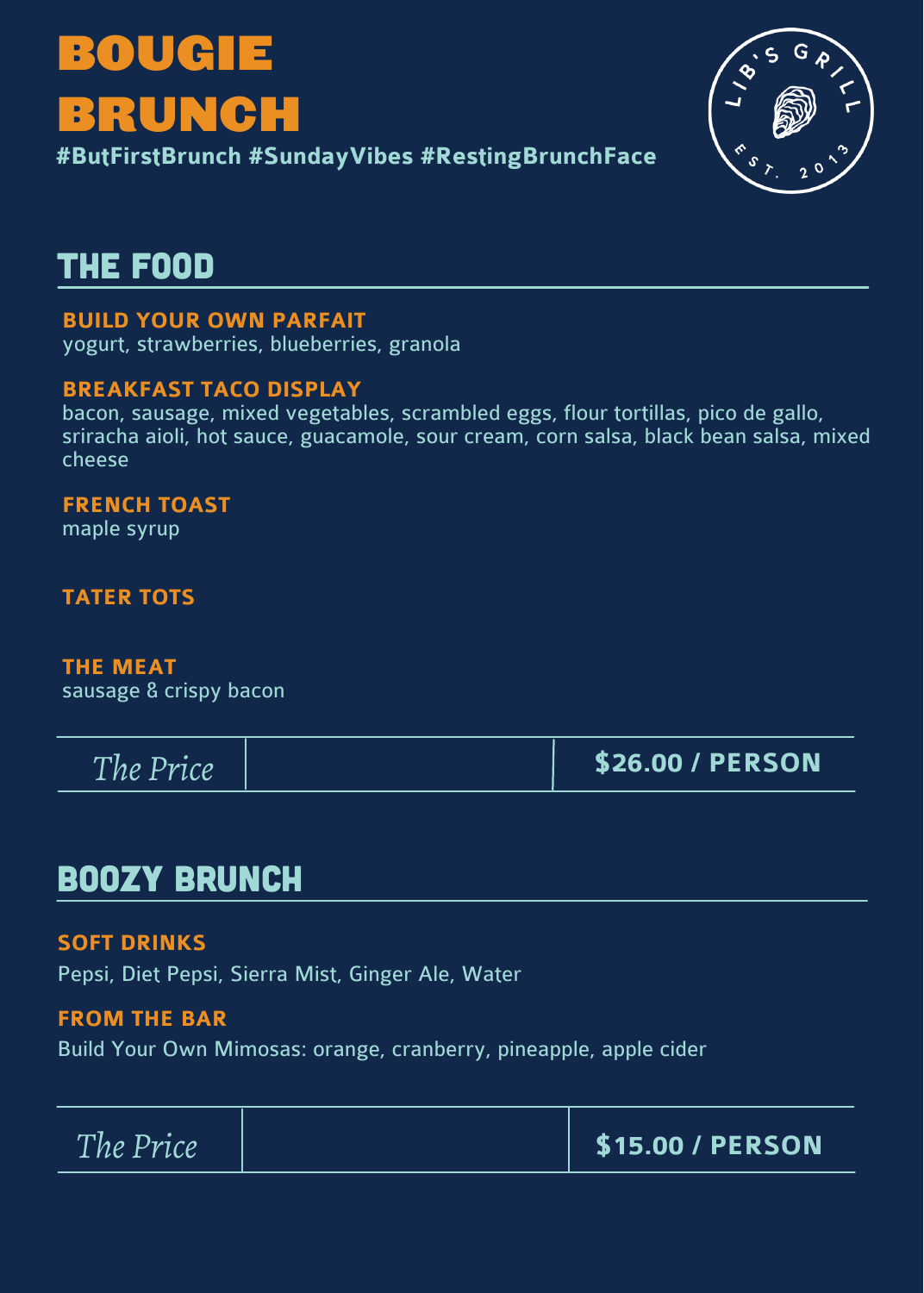# CARVE OUT TIME FOR LUNCH!



#WhatsALunchBreak #KeepCalmAndHaveLunch #SnackBeforeGoingBack

## The Food

**PETITE CHICKEN SANDWICH honey mustard, brie, candied bacon, apple, ciabatta bread**

**PETITE GRILLED VEGGIE SANDWICH herb roasted vegetables, garlic hummus, sourdough bread**

**ROSEDA FARM BURGER seedless bun, hand-crafted beef, american cheese, lettuce, tomato, onion**

#### **ASSORTED CHIPS**

*The Price* **\$16.00 / PERSON**

#### all items are able to be individually wrapped upon request

## Beyond The Water Cooler!

#### **SOFT DRINKS**

Pepsi, Diet Pepsi, Sierra Mist, Ginger Ale, Water

| The Price | <b>\$2.00 / PERSON</b> |
|-----------|------------------------|
|           |                        |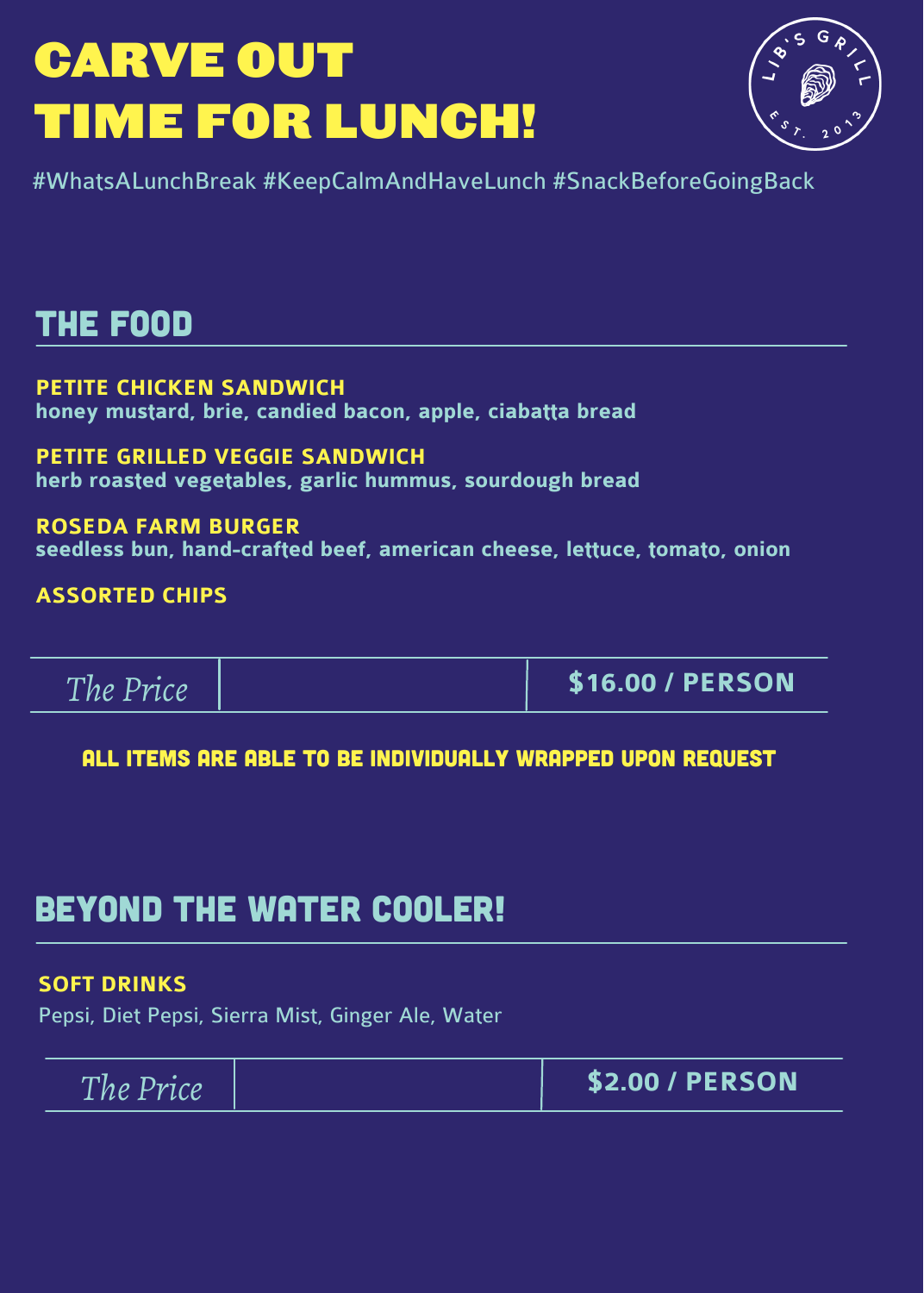# CASUAL FRY DAY





## The Food



**FRENCH FRY BAR** truffle oil, malt vinegar, pico de gallo, old bay, assorted cheeses, beer cheese fondue

#### **ASIAN FRIED BRUSSELS SPROUTS**

pork belly, sriracha, ginger, garlic, soy

**CHICKEN TENDERS** served with buffalo sauce, bbq sauce and honey mustard

**CHEESEBURGER SLIDERS** american cheese, potato roll

**PULLED PORK SLIDERS** braised pork, potato roll

| The Price |  | <b>\$22.00 / PERSON</b> |
|-----------|--|-------------------------|
|-----------|--|-------------------------|

## The Happiest Hour

**SOFT DRINKS** Pepsi, Diet Pepsi, Sierra Mist, Ginger Ale, Water

#### **FROM THE BAR**

Miller Lite, Stella Artois, Pinot Grigio, Pinot Noir

*The Price*

**\$18.00 / PERSON**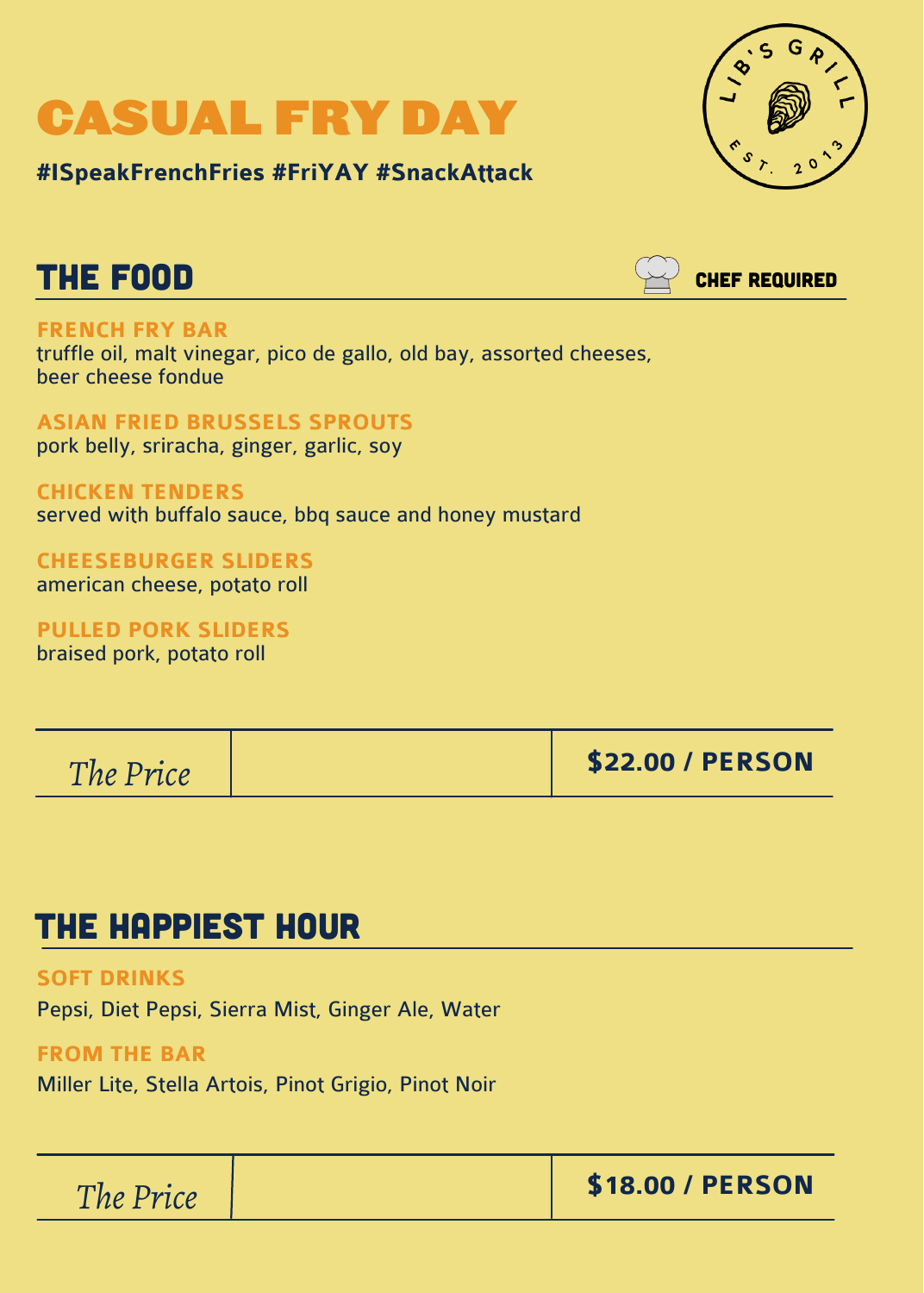

**#ComfortFood #EatDrinkLove #CarbAndHydrate**

FOOD FOR YOUR SOUL

## The Food

**CANDIED BACON** house cured, brown sugar

**CRAB DIP** jumbo lump, old bay, soft pretzels

**TOMATO FETA SALAD** cherry tomatoes, feta cheese, cucumber, red onion, DEVOO, herbs

**PAN ROASTED CHICKEN** prosciutto, spinach, smoked mozzarella, marsala sauce

**SHORT RIB PASTA** braised, shredded short ribs, house-made pasta, whipped burrata, basil

**MIXED VEGETABLES** asparagus, green beans, bell peppers

*The Price*

**\$35.00 / PERSON**

## Drinks For Your Solo

#### **SOFT DRINKS**

Pepsi, Diet Pepsi, Sierra Mist, Ginger Ale, Water

#### **FROM THE BAR**

Bud Light, Yuengling, Chardonnay, Cabernet

| The Price |
|-----------|
|-----------|

**\$18.00 / PERSON**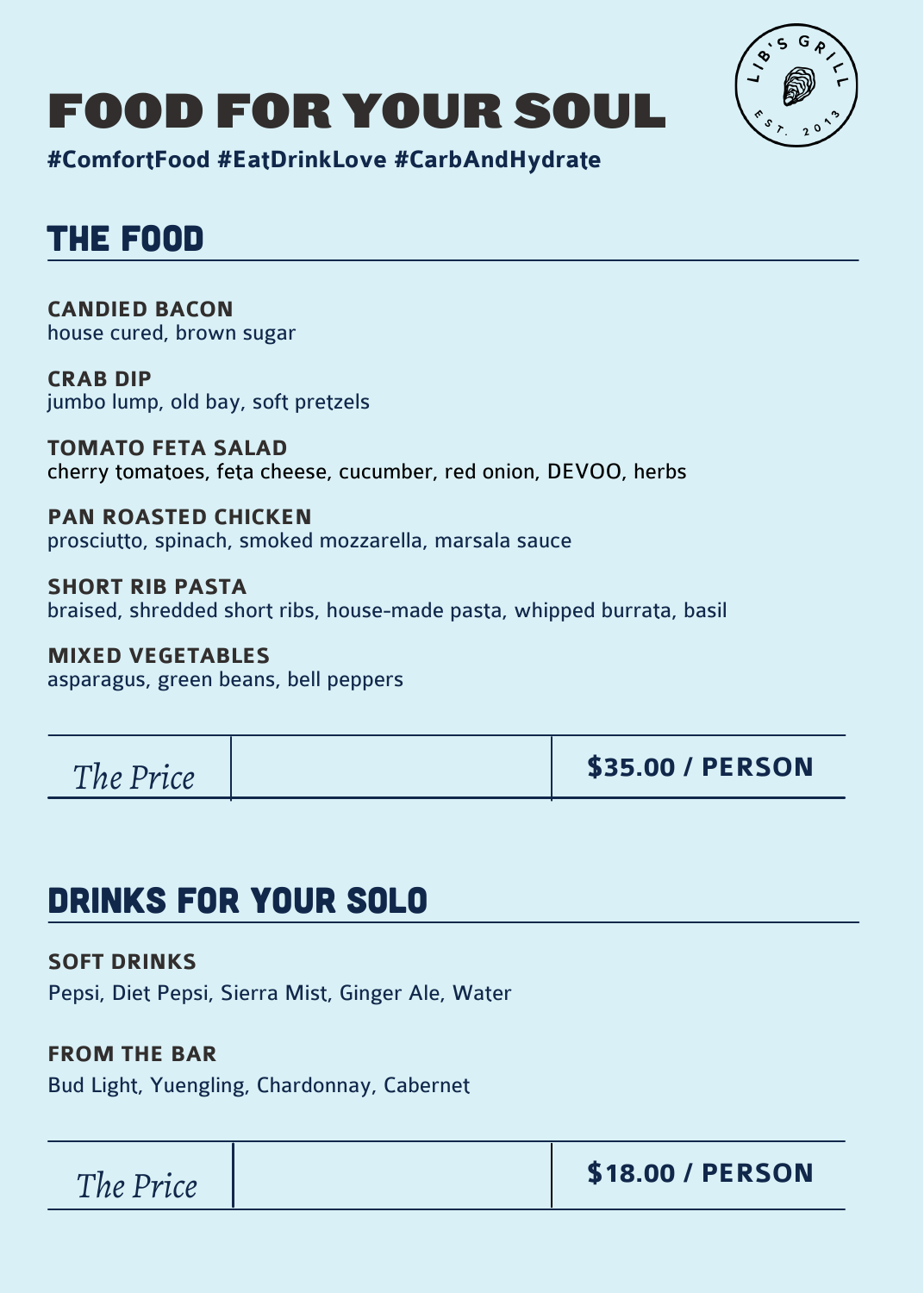



## The Food

**BUFFALO CHICKEN MEATBALLS** house-made buffalo sauce

**STUFFED POTATOES** cheddar, bacon, sour cream

**CAESAR SALAD** romaine, parmesan, croutons

#### **TACO BAR**

choice of two proteins with flour tortillas, lettuce, pico de gallo, corn salsa, black bean salsa, sour cream, guacamole, sriracha aioli PROTEIN OPTIONS: chicken, beef, pork, mixed vegetables

*The Price*

**\$20.00 / PERSON**

## One More Por Favor!

#### **SOFT DRINKS**

Pepsi, Diet Pepsi, Sierra Mist, Ginger Ale, Water

#### **FROM THE BAR**

Corona Extra and House Margaritas

*The Price* **\$15.00 / PERSON**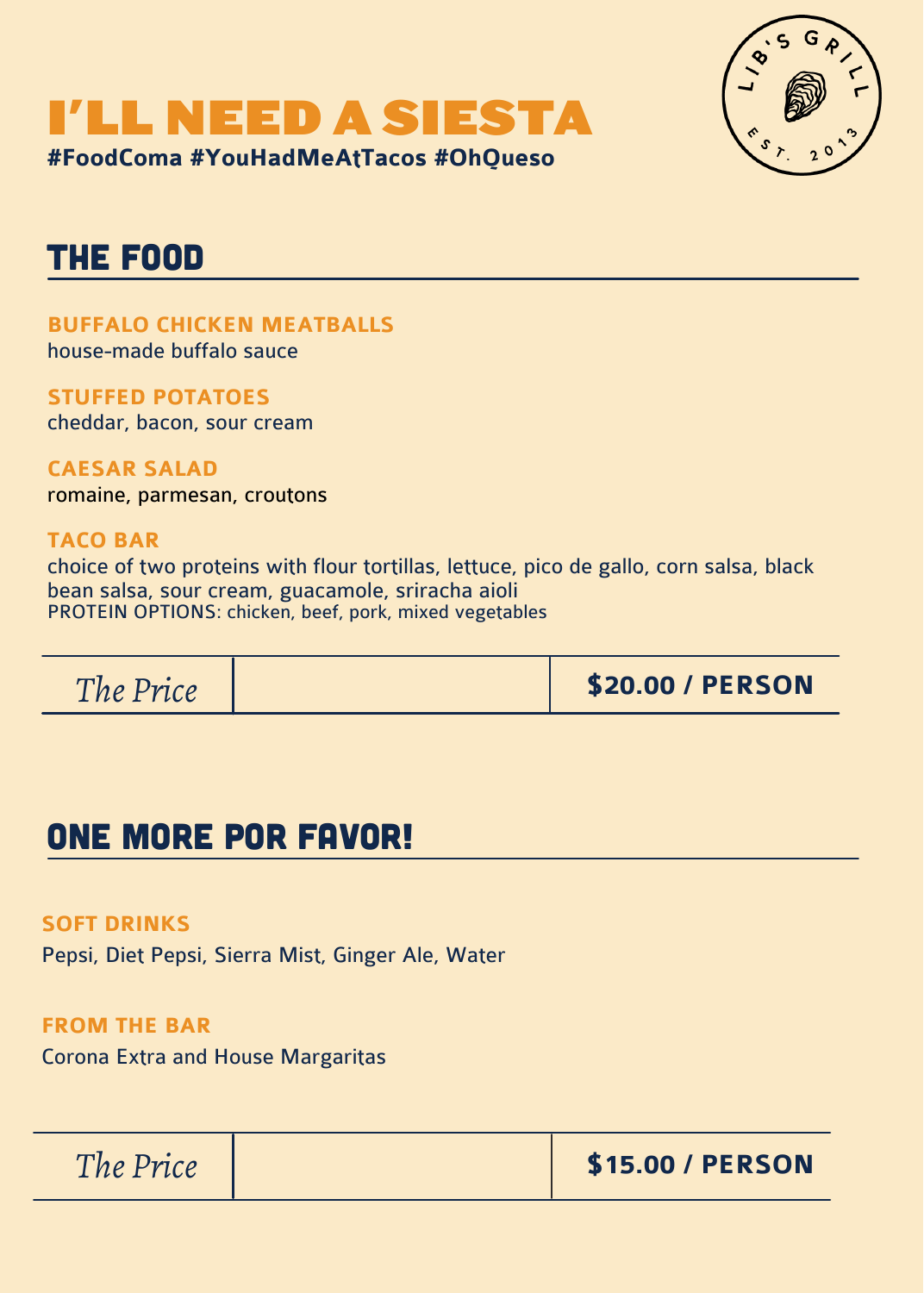IT'S 12:00 SOMEWHERE

**#HalfPastHangry #SuitsAndTies #LunchBreak**



## The Food

**SHRIMP AND AVOCADO TORTILLAS** avocado spread & seasoned shrimp on a crispy tortilla chip

**ITALIAN-STYLE MEATBALLS** marinara sauce & parmesan cheese

**DEVILED EGGS** topped with crispy bacon

**STEAK FLATBREAD** bleu cheese & horseradish aioli

**GRILLED CHICKEN FLATBREAD** dried cranberries, brie, honey mustard vinaigrette

**WHITE BALSAMIC FLATBREAD** mozzarella cheese, balsamic glaze, basil, tomatoes

## *The Price*

**\$25.00 / PERSON**

## **IT'S ALSO 5:00 SOMEWHERE!**

**SOFT DRINKS**

Pepsi, Diet Pepsi, Sierra Mist, Ginger Ale, Water

**FROM THE BAR** Michelob Ultra, White Claw Black Cherry, Pinot Grigio, Merlot

*The Price* **\$18.00 / PERSON**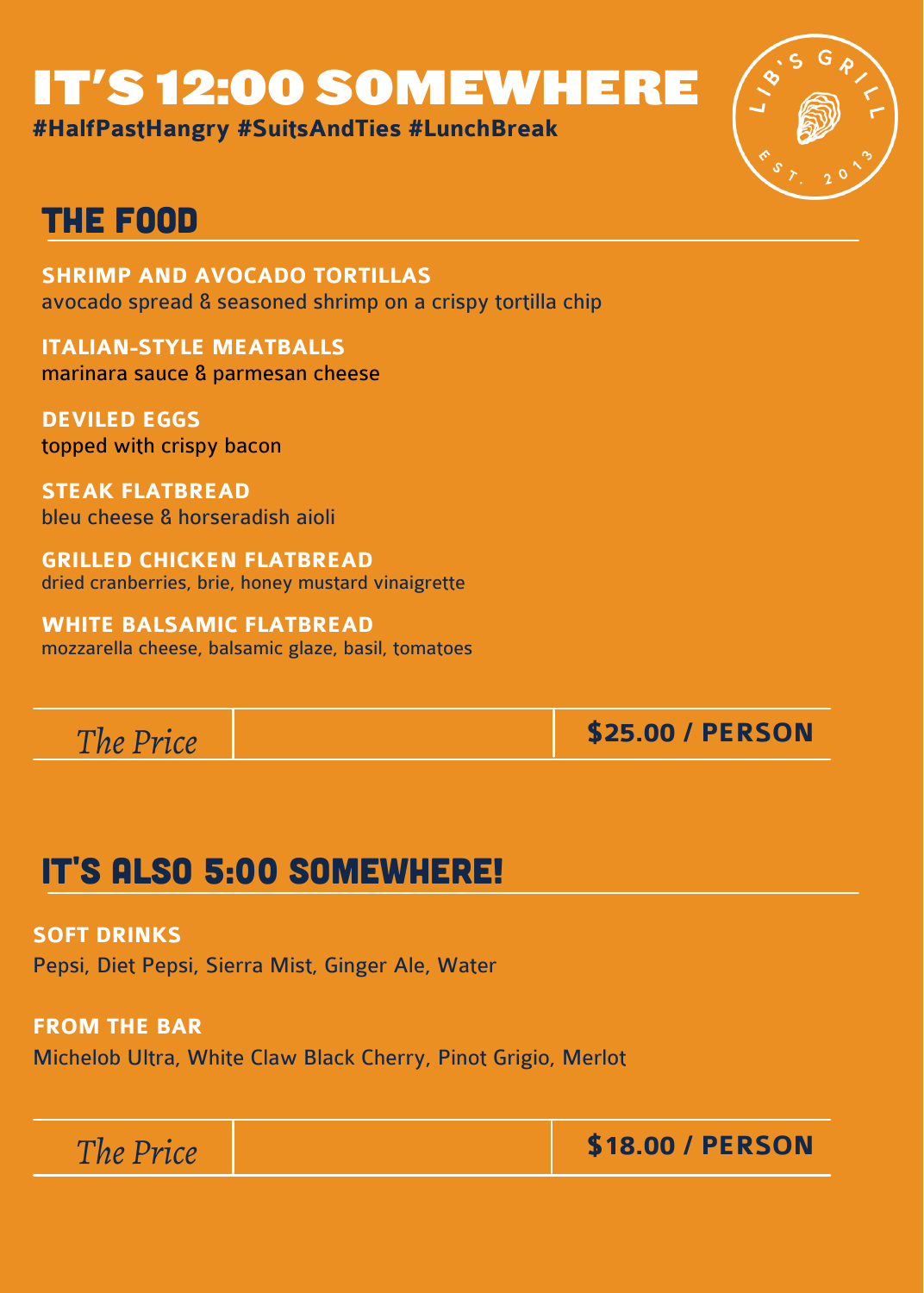# SKEWL'S OUT FOR SUMMER

**#PoolParty #SummerGoals #StraightA's**



## The Food

#### **BRUSCHETTA SKEWERS**

cherry tomato, mozzarella, basil, balsamic glaze

#### **SPINACH AND ARTICHOKE DIP**

spinach, artichoke, cream cheese, parmesan, crostinis

#### **PASTA SALAD** chef's summer recipe

#### **PULLED PORK SLIDERS**

braised pork, potato roll

#### **CHEESEBURGER SLIDERS**

served with american cheese on a potato roll with lettuce, tomato, onion, pickles, ketchup, mayonnaise & mustard on the side

| The Price | <b>\$20.00 / PERSON</b> |
|-----------|-------------------------|
|-----------|-------------------------|

## Cool Off with a Beverage!

#### **SOFT DRINKS**

Pepsi, Diet Pepsi, Sierra Mist, Ginger Ale, Water

#### **FROM THE BAR**

Red & White Sangria Displays

## *The Price*

**\$15.00 / PERSON**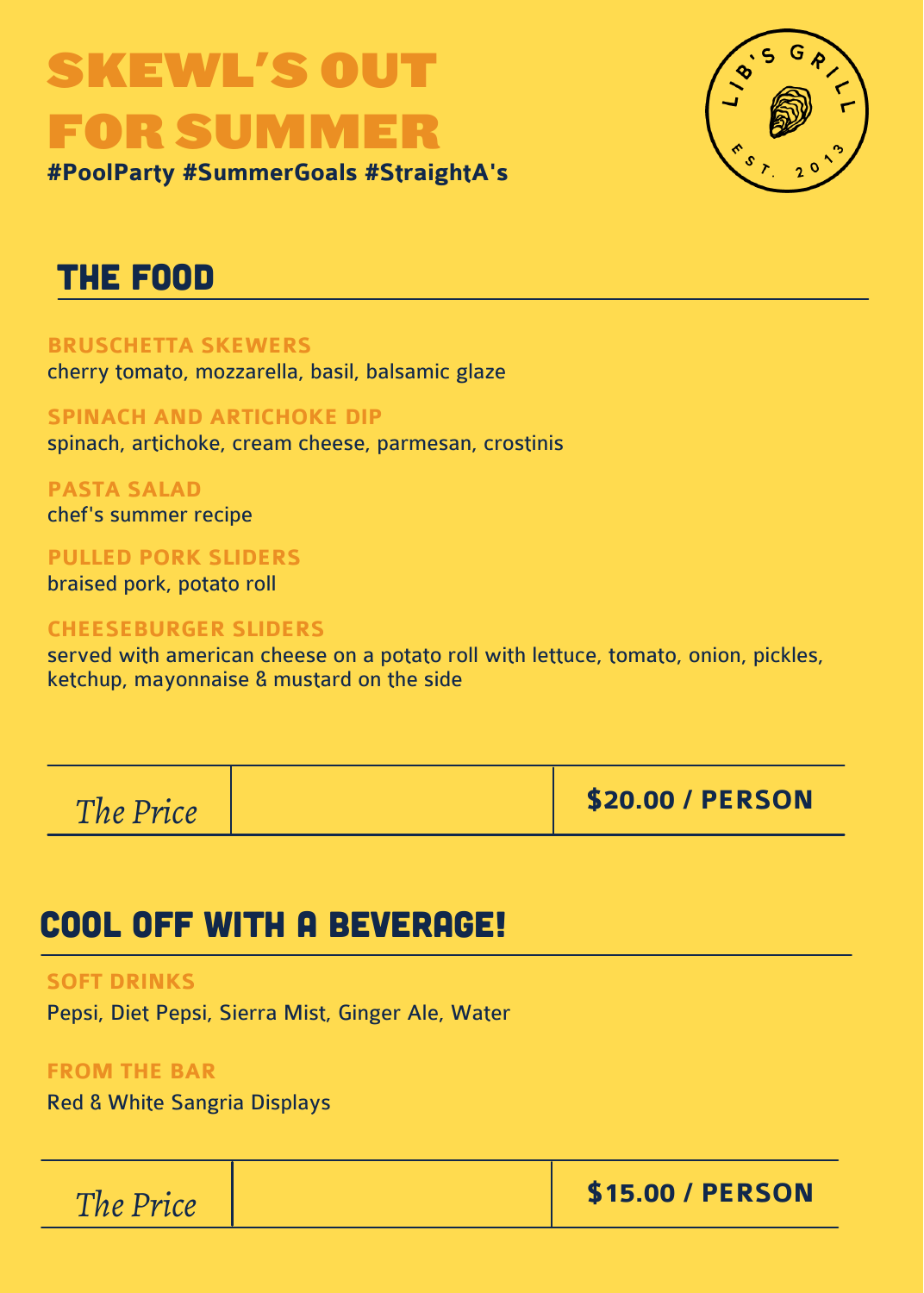



**#GoTeam #GameTimes #ForTheBoys #SheShed #DaBeers**

## The Food

**BUFFALO CHICKEN TENDERS** served with ranch and bleu cheese

**PORK STREET TACOS** flour tortilla, braised pork, corn salsa, queso fresco, sriracha aioli

**STEAK FLATBREAD** bleu cheese & horseradish aioli

#### **PRETZELS AND BEER CHEESE**

**CANDIED BACON** house-cured, brown sugar

**CRAB DIP** served with soft pretzels

**\$28.00 / PERSON**

## Don't Forget The Suds!

#### **SOFT DRINKS**

Pepsi, Diet Pepsi, Sierra Mist, Ginger Ale, Water

#### **FROM THE BAR**

Budweiser, Heineken, Orange Crush

| The Price | \$18.00 / PERSON |
|-----------|------------------|
|-----------|------------------|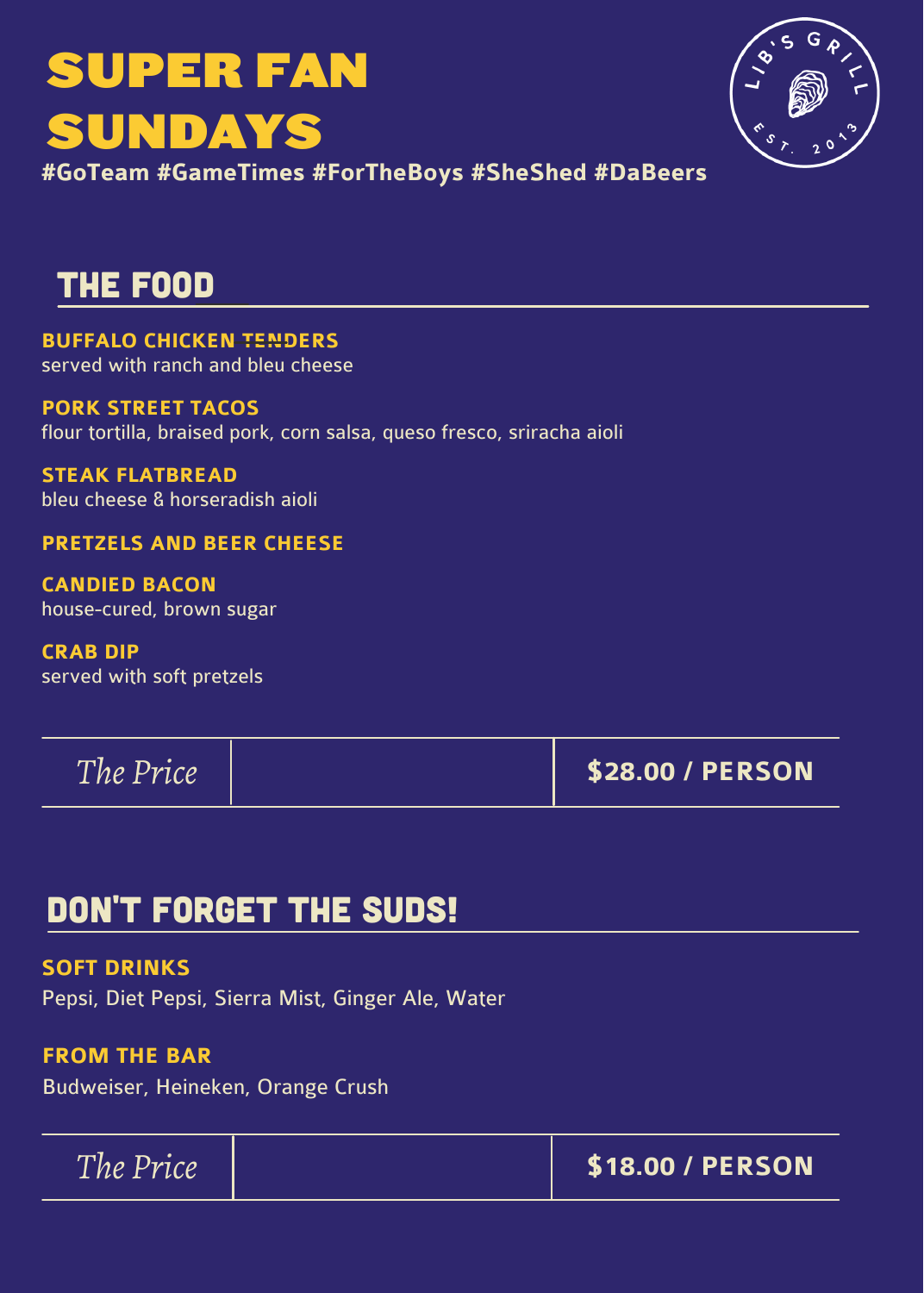# AKOYA PACKAGE



**#TheWorldIsYourOyster #PearlOfWisdom #TreatYoSelf #Vegan\***

## The Food

**AVOCADO QUESADILLA** avocado, black bean salsa, pico de gallo,cheddar cheese\*

**STUFFED MUSHROOMS** sun dried tomatoes, spinach, shallots, mozzarella\*

**BRUSCHETTA** tomatoes, olive oil, basil

**HOUSE SALAD** romaine, cherry tomatoes, cucumbers, parmesan\*, balsamic vinaigrette

**VEGETABLE PASTA** house-made pasta\*, spinach, asparagus, mushrooms

*The Price*

**\$20.00 / PERSON**

## SHELL I POUR YOU A DRINK?

#### **SOFT DRINKS**

Pepsi, Diet Pepsi, Sierra Mist, Ginger Ale, Water

#### **FROM THE BAR**

Ruffino Prosecco, Stella Artois, Mich Ultra

*The Price* **\$18.00 / PERSON**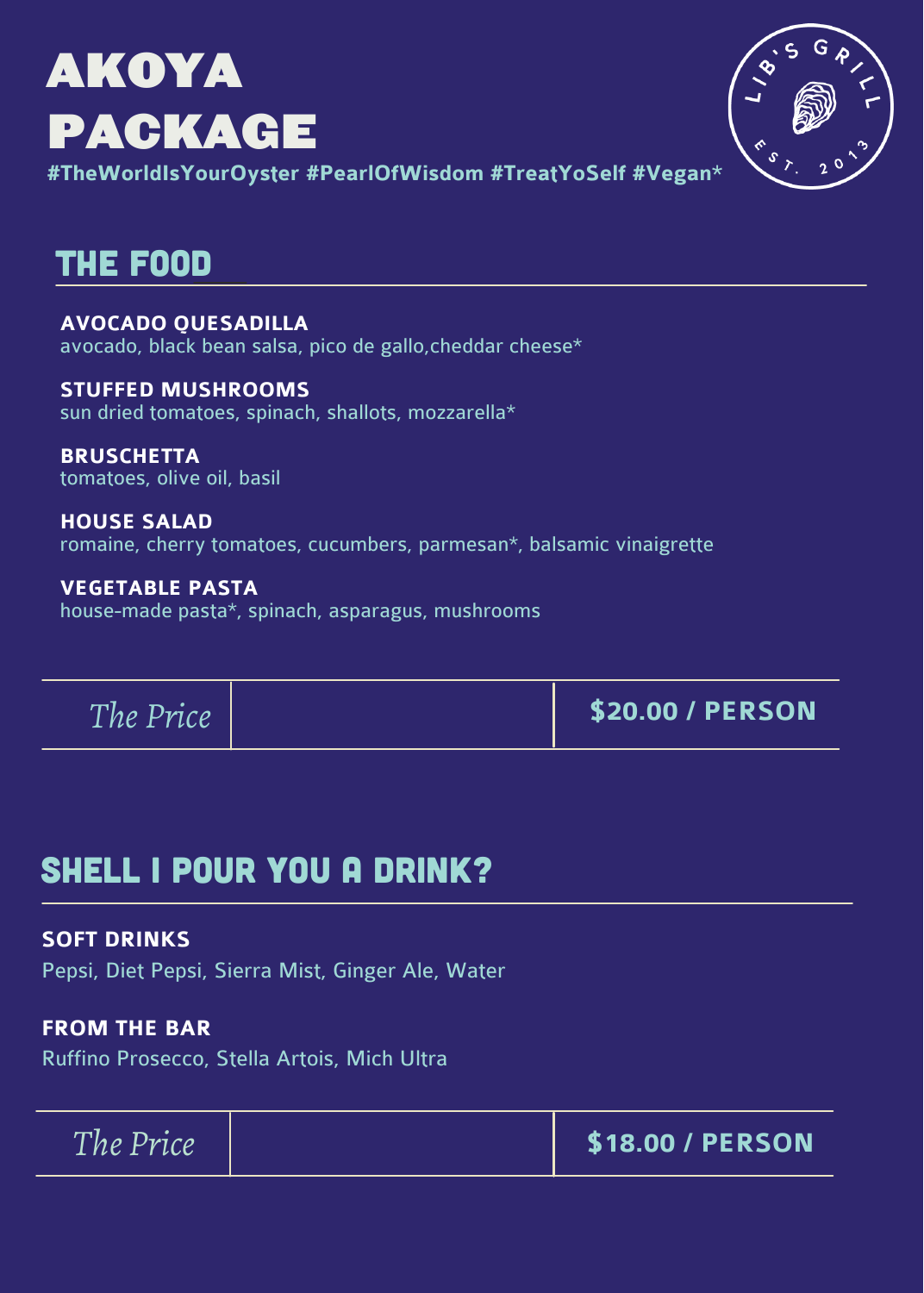**THISKEY BUSINES** 

**#SupportLocal #RyeNot #ShareOurSpirit**



## The Food

#### **SLICED TENDERLOIN CROSTINIS**

**on top a parmesan crostini with horseradish aioli**

#### **SHRIMP & AVOCADO TORTILLAS**

**avocado spread & seasoned shrimp on a crispy tortilla chip**

#### **TRADITIONAL BRUSCHETTA**

**diced tomatoes, garlic, red onion, basil on top a parmesan crostini**

#### **CRAB DIP**

**served with soft pretzels**

#### **CHEESE & CHARCUTERIE DISPLAY**

**bleu cheese, domestic brie, sharp cheddar, pepperjack cheeses, sliced prosciutto, soprasetta and copa served with dried cranberries, parmesan crostini, candied cashews and whole grain mustard**

#### **GREEK FLATBREAD**

**garlic-feta spread, mozzarella cheese, feta cheese, grilled chicken, romaine, kalamata olives, pepperoncini, cucumber, tomato, creamy greek dressing**

#### **MEATBALL SLIDERS**

**with marinara sauce & parmesan cheese on a potato slider roll**

| The Price |  | \$30 / PERSON |
|-----------|--|---------------|
|-----------|--|---------------|

## You Call The Shots

**SOFT DRINKS** Pepsi, Diet Pepsi, Sierra Mist, Ginger Ale, Water

#### **FROM THE BAR**

Bud Light, Yeungling, Stella Artois, Pinot Grigio, Rosé, Cabernet



*The Price*

**\$20 / PERSON**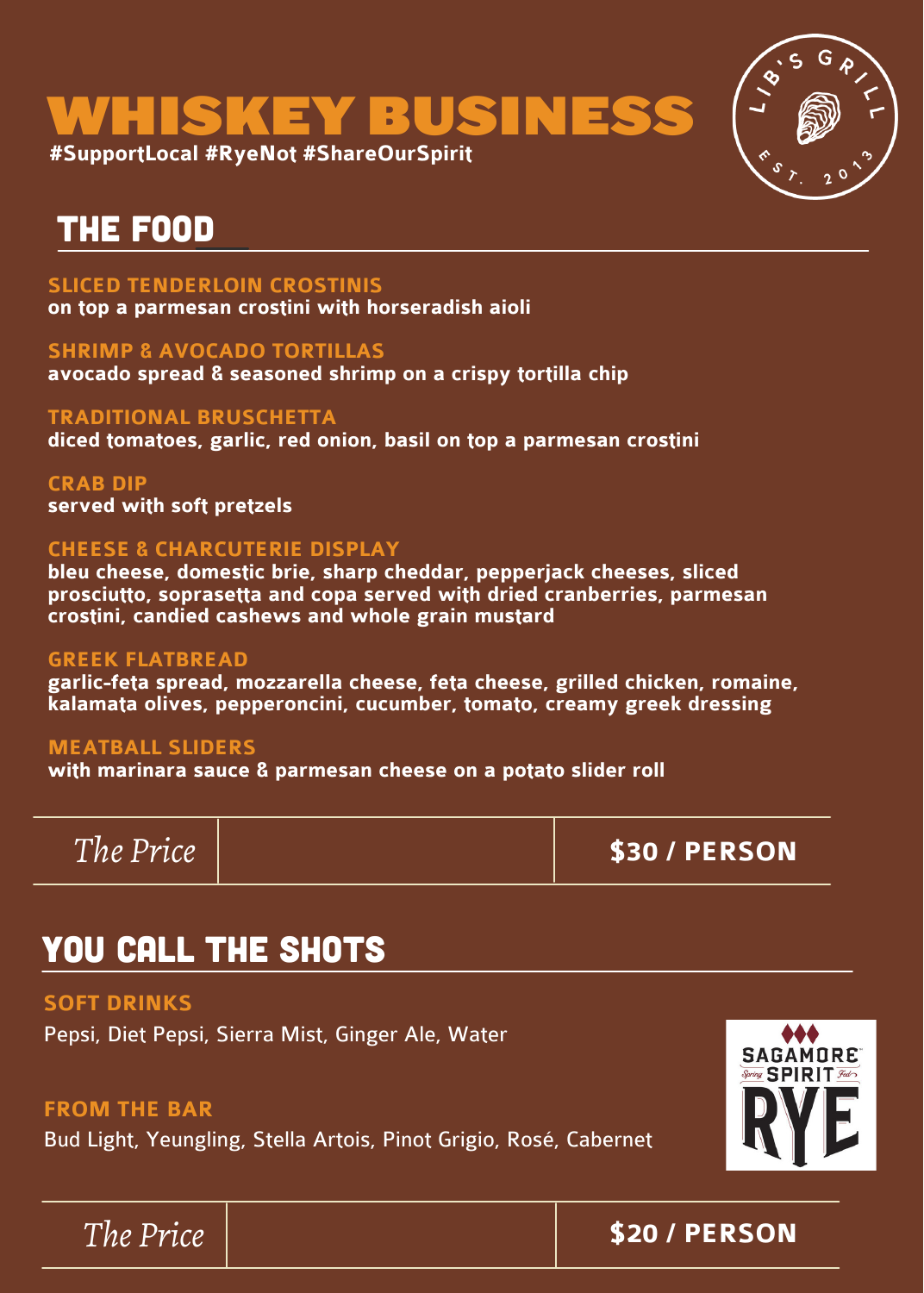# LOTZ OF GRILL

#DoubleTheGrillDoubleTheThrill #ItsThePits #WeGrillYouChill #WhenGrillsCollide



## the food

## **DEVILED EGGS**

topped with crab meat



## **TRADITIONAL BRUSCHETTA**

diced tomatoes, extra virgin olive oil, parmesan crostini



## **HOUSE SALAD**

iceberg, romaine, cherry tomatoes, sliced cucumbers, red cabbage, shredded parmesan, ranch dressing



#### **FRENCH BEANS**



## **MAC & CHEESE**

# **THE ROLLING GRILL PIT MEATS (CHOICE OF 2)\***

pit beef, pit ham, pit turkey, pulled pork \*includes rolls, lettuce, tomato, onion & condiments



prepared by Lib's Grill **prepared by The Rolling Grill** 

## I Do—Need a Drink!

#### **SOFT DRINKS:**

Pepsi, Diet Pepsi, Sierra Mist, Ginger Ale, Water

#### **FROM THE BAR:**

Bud Light, Corona, Rosé, Moscato, Orange Crushes

| <b>THE PRICE</b> | <b>THE FOOD</b> | <b>THE DRINKS:</b> |
|------------------|-----------------|--------------------|
|                  | \$35/PERSON     | \$20/PERSON        |
|                  |                 |                    |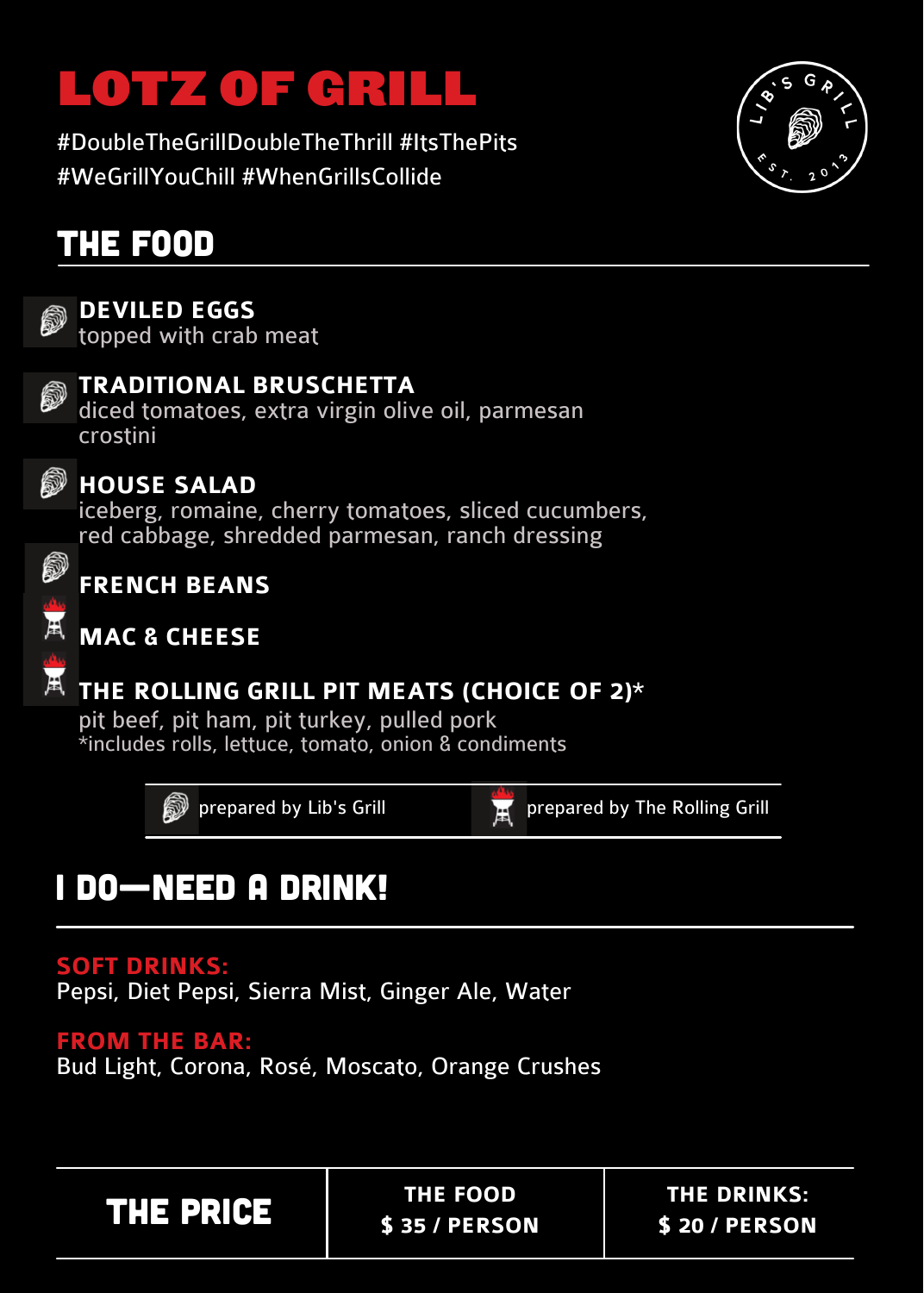# BAR PACKAGES

**#HoppilyEverAfter #DrunkInLove #TrustMeYouCanDance**



## BEER & WINE PACKAGES

*also includes Pepsi, Diet Pepsi, Sierra Mist, Ginger Ale, Club Soda, Tonic Water & Ice*



## **House Package: \$28/Person**

includes (4) beers and (4) house wines

**Premium Package: \$35/Person** includes (4) beers and (4) premium wines

## BEER, WINE & SPIRITS PACKAGES

*also includes Pepsi, Diet Pepsi, Sierra Mist, Ginger Ale, Club Soda, Tonic Water, Orange Juice, Cranberry Juice, Sour Mix, Simple Syrup, Grenadine, Triple Sec, Vermouth, Bitters, Lemons, Limes, Oranges, Cherries, Olives & Ice*



#### **House Package: \$30/Person**

includes (4) beers, (4) house wines and all house spirits (Vodka, Rum, Gin, Tequila, Whiskey)



includes (4) beers, (4) premium\* wines and all premium spirits (Tito's, Bombay Sapphire, Bacardi, Jose Cuervo, Captain Morgan, Jack Daniel's, Jim Beam)

## WHAT ARE MY OPTIONS?



#### **BEER**

Budweiser, Bud Light, Coors Light, Miller Lite, Michelob Ultra, Yuengling, Corona, Corona Light, Sam Adams, Heineken, Stella Artois, Heavy Seas Loose Cannon, New Belgium Fat Tire, Blue Moon, Sierra Nevada Pale Ale



#### **WINE**

Pinot Grigio, Riesling\*, Sauvignon Blanc\*, Chardonnay, Moscato, Rosé\*, Pinot Noir, Merlot, Cabernet, Malbec\*, Syrah\*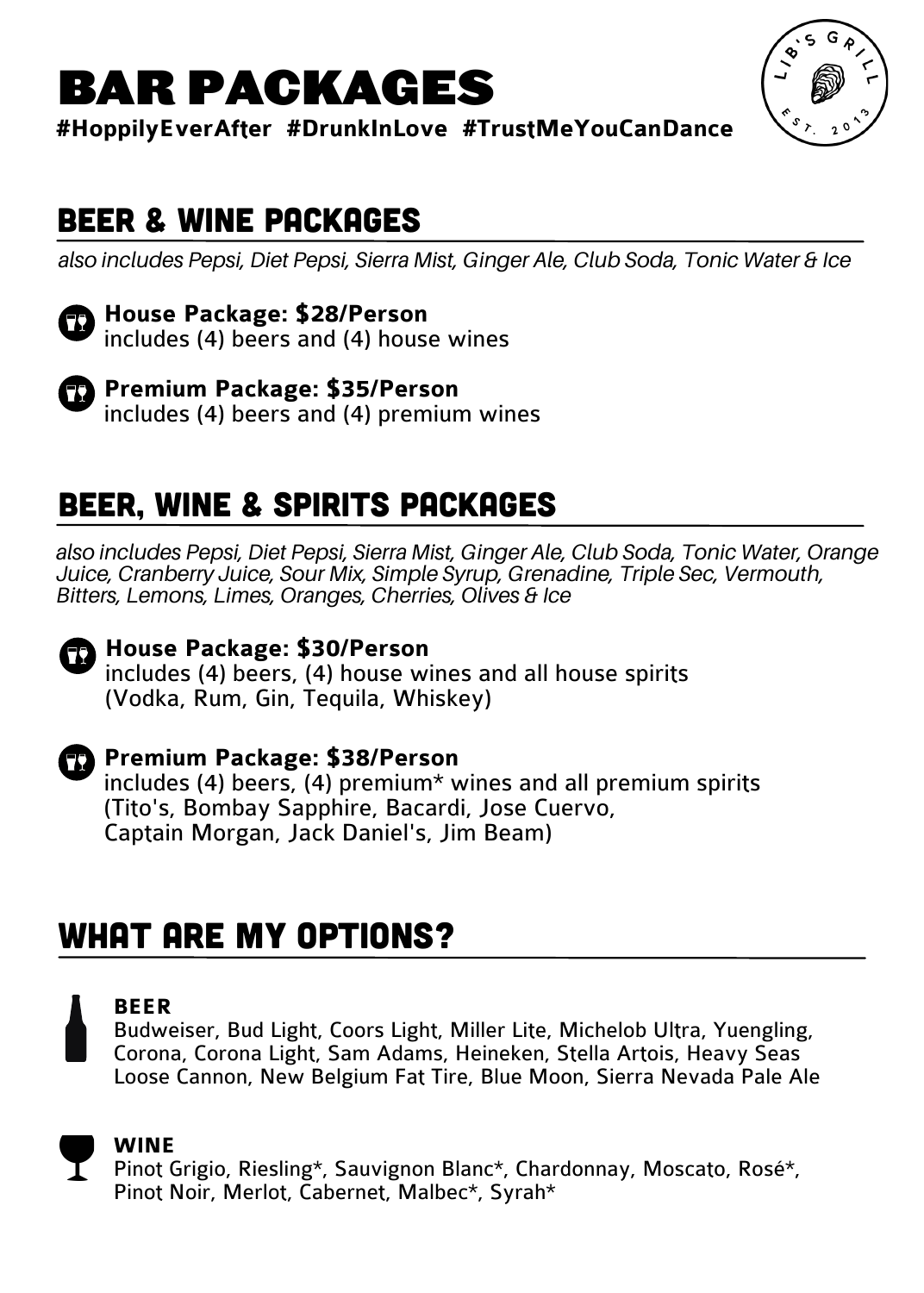BAR PACKAGES

**#HoppilyEverAfter #DrunkInLove #TrustMeYouCanDance**



## ADD-ONS

## **Champagne Toast - \$4/Person**

choice of brut or rosé

## **Crush Bar - \$700**

choice of orange or grapefruit [serves 100]

## **Boozy Hot Chocolate Bar - \$600**

hot cocoa, marshmallows, peppermint candy, cinnamon sticks, chocolate sprinkles, heath bar crumbles, caramel sauce, chocolate sauce, whipped cream, Kahlua, RumChata, Whiskey & Peppermint Schnapps [serves 100]

## **Boozy Coffee Station - \$600**

regular & decaf coffee, Kahlua, Amaretto, Baileys & Grand Marnier [serves 100]

## **Hydration Station - \$75**

lemonade, iced tea & cucumber water [serves 100]

## Make It Your Own

We encourage you to customize our menus until they fit your vision! Reach out to our Catering Team today to discuss more options!

# TIT